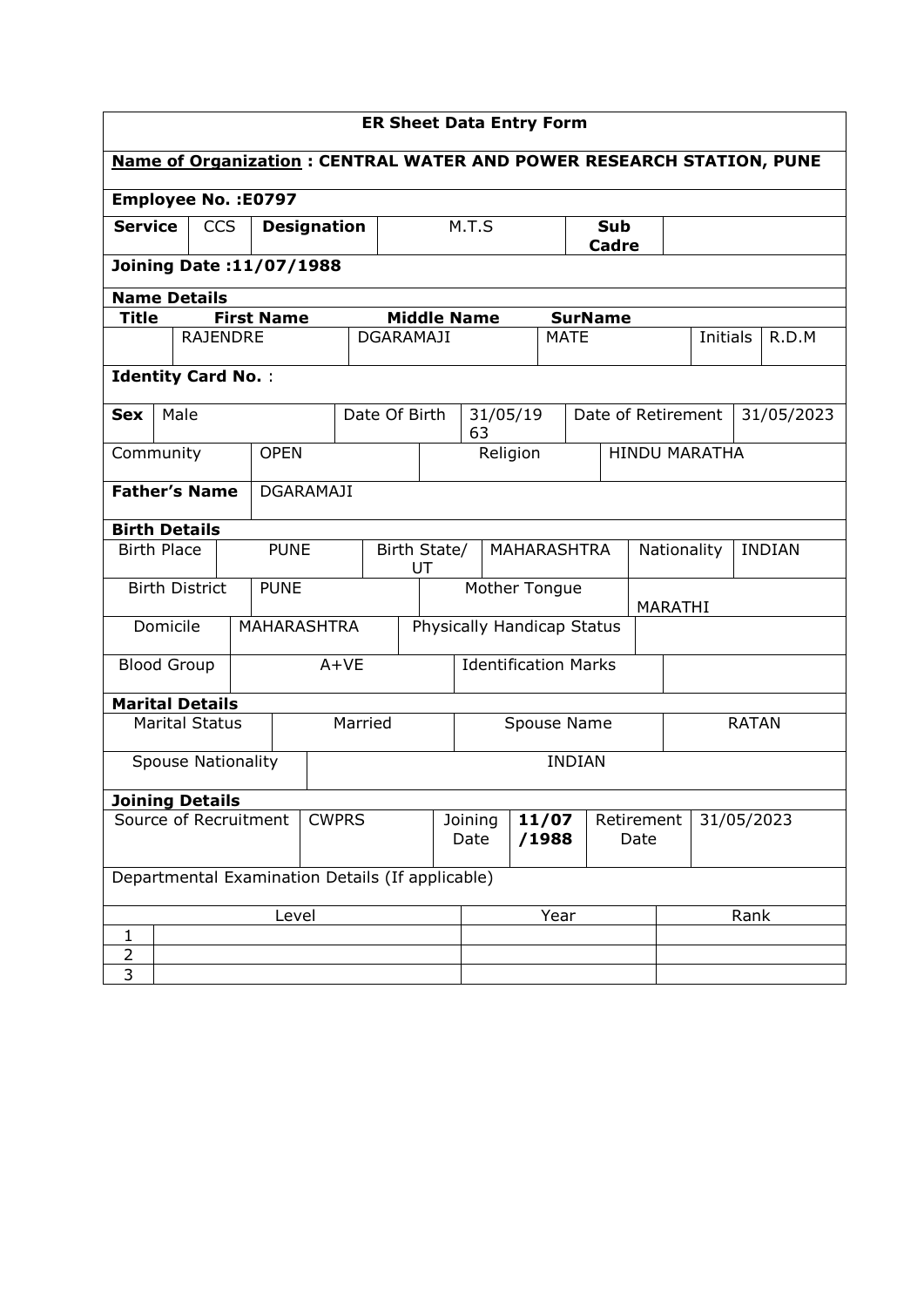| Remarks (if any)            |                  |             |              |              |
|-----------------------------|------------------|-------------|--------------|--------------|
| Languages known             |                  |             |              |              |
|                             | Name of Language | <b>Read</b> | <b>Write</b> | <b>Speak</b> |
| Indian Languages 1<br>Known | MARATHI          | <b>YES</b>  | <b>YES</b>   | <b>YES</b>   |
| $\overline{2}$              |                  |             |              |              |
| 3                           |                  |             |              |              |
| $\overline{4}$              |                  |             |              |              |
| 5                           |                  |             |              |              |
|                             |                  |             |              |              |
| Foreign Languages           |                  |             |              |              |
| Known                       |                  |             |              |              |
| $\overline{2}$              |                  |             |              |              |
| 3                           |                  |             |              |              |

## Details of deputation (if applicable)

| Name of the Office | Post held at that<br>time in parent office | Name of post<br>(selected for<br>deputation | Period of deputation |      |  |  |
|--------------------|--------------------------------------------|---------------------------------------------|----------------------|------|--|--|
|                    |                                            |                                             | Since                | From |  |  |
|                    |                                            |                                             |                      |      |  |  |

## Details of Foreign Visit

| SI.<br>No. | Place of Visit | Date of<br>visit | Post held at<br>that time | Whether it<br>is a<br>personal or<br>official visit | Details of visit |
|------------|----------------|------------------|---------------------------|-----------------------------------------------------|------------------|
|            |                |                  |                           |                                                     |                  |

## Transfer/Posting Detail (if applicable)

| Place | Period of posting |      |  |  |  |  |  |
|-------|-------------------|------|--|--|--|--|--|
|       | Since             | From |  |  |  |  |  |
|       |                   |      |  |  |  |  |  |
|       |                   |      |  |  |  |  |  |
|       |                   |      |  |  |  |  |  |
|       |                   |      |  |  |  |  |  |
|       |                   |      |  |  |  |  |  |